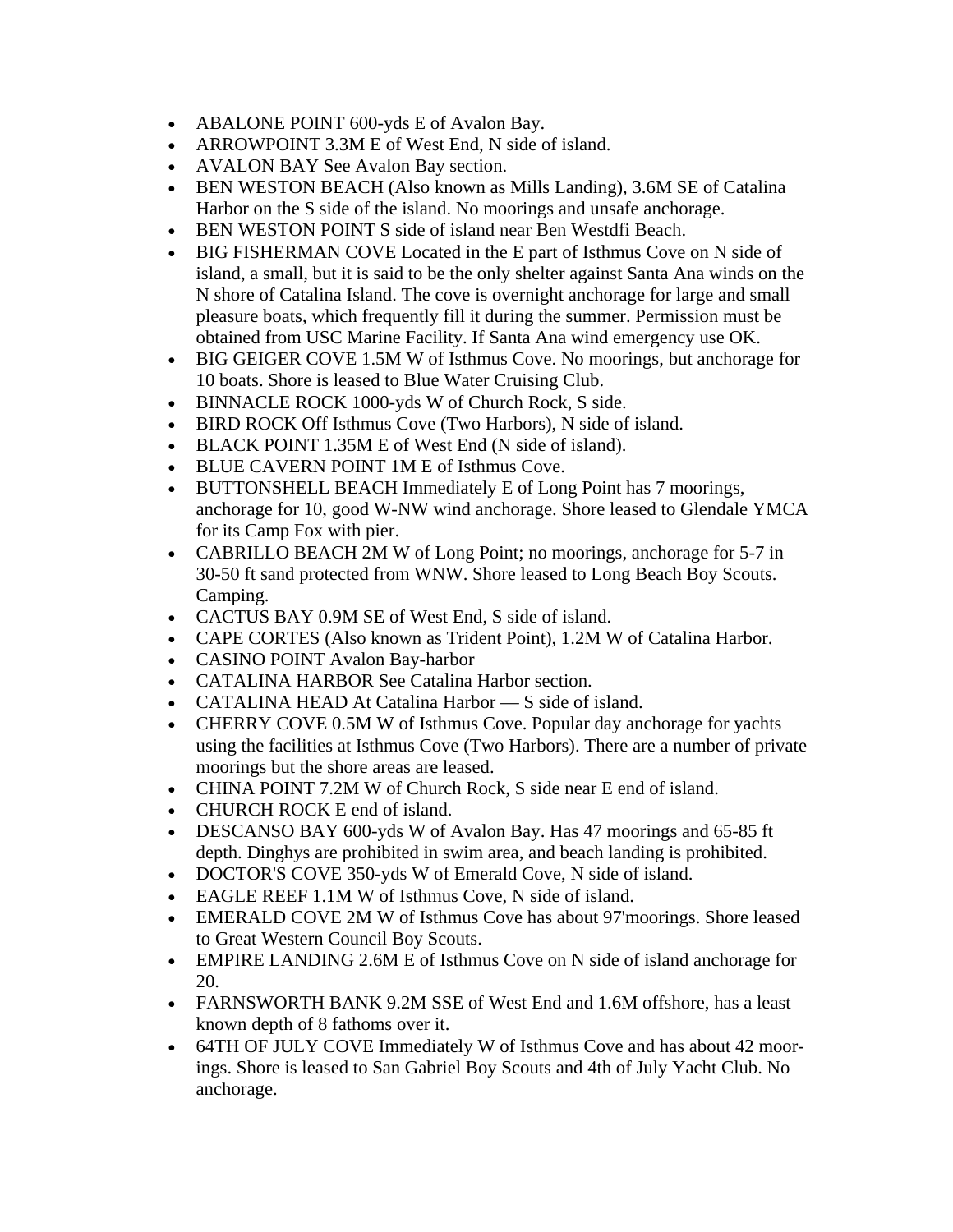- FROG ROCK 1.3M W of Avalon Bay, N side of island.
- GALLAGHERS BEACH 2M W of Avalon Bay o N side of island. No moorings, anchorage for 3-5. Shore leased to Intervarsity Christian Fellowship."Campus-bythe-Sea" religious group.
- GOAT HARBOR 1.65M W of Long Point on N side of island. No moorings, anchorage for 5-10 in 5-40 ft sand, unprotected.
- HAMILTON BEACH 600-yds W of Avalon Bay on N side of island. Thirty Six (36) moorings and uncomfortable anchorage.
- HEN ROCK COVE 0.2M W (and adjacent to) White's Landing on N side of island. Has about 25 moorings, anchorage for 10, good in W-NW wind. Eel grass bottom. Shore leased to Balboa Yacht Club.
- HOWLANDS LANDING 1.8M W of Isthmus Cove, N side of island. About 39 moorings, no anchorage. Shore leased to Catalina Island Boys Camp, and part of beach to Los Angeles Yacht Club.
- INDIAN HEAD ROCK 3.1 M SE of Catalina Harbor, S side of island.
- INDIAN ROCK 2.1 M W of Isthmus Cove off Emerald Cove, N side of island.
- IRON BOUND COVE 2.6M SE of W end on S side of island, or 4M W of Catalina Harbor. No moorings, exposed but fairly secure anchorage.
- ISTHMUS COVE (Also known as Two Harbors). See Isthmus Covesection.
- ITALIAN GARDENS 0.75M W of Long Point on N side of island. No moorings, anchorage in 30-90 ft sand and kelp, not protected.
- JEWFISH POINT 1.8M E of Avalon Bay, N side of island, is the S end of a rock quarry.
- JOHNSON'S LANDING At Emerald Cove, N side of island.
- JOHNSON ROCKS 0.8M E of West End N side of island.
- LION HEAD POINT 0.7M W of Isthmus Cove.
- LITTLE FISHERMAN COVE At Isthmus Cove and moorings are included with Isthmus Cove.
- LITTLE GEIGER COVE 1.5M W of Bird Rock at Isthmus Cove on N side of island and 0.5M SW of Eagle Reef Red Buoy "2". One (1) mooring, anchorage for 3.
- LITTLE GIBRALTAR POINT 2.2M W of Long Point, N side of island.
- LITTLE HARBOR 3M S of Catalina Harbor entrance channel on S side of island. No moorings, anchorage for 10-15. Excellent anchorage inside reef 15-ft sand. DANGER ZONE - BEWARE REEF out from N shore 1/3 across, submerged at high tide.
- LOBSTER BAY 0.85M W of Catalina Harbor, S side of island.
- LONG POINT 4M W of Avalon on N side of island lighted. Flashing white every 2.5 seconds, 71-ft above water.
- LOVER'S COVE Adjacent to Avalon Bay N side. No moorings or anchorages in this marine preserve.
- MILLS LANDING (Also known as Ben Weston Beach). 3.6M SE of Catalina Harbor, S side of island.
- MOONSTONE BEACH 3.5M NW of Avalon Bay and immediately next to White Cove on N side of island. About 34 moorings, anchorage for about 12, good in W wind. Shore is leased to Newport Harbor Yacht Club.